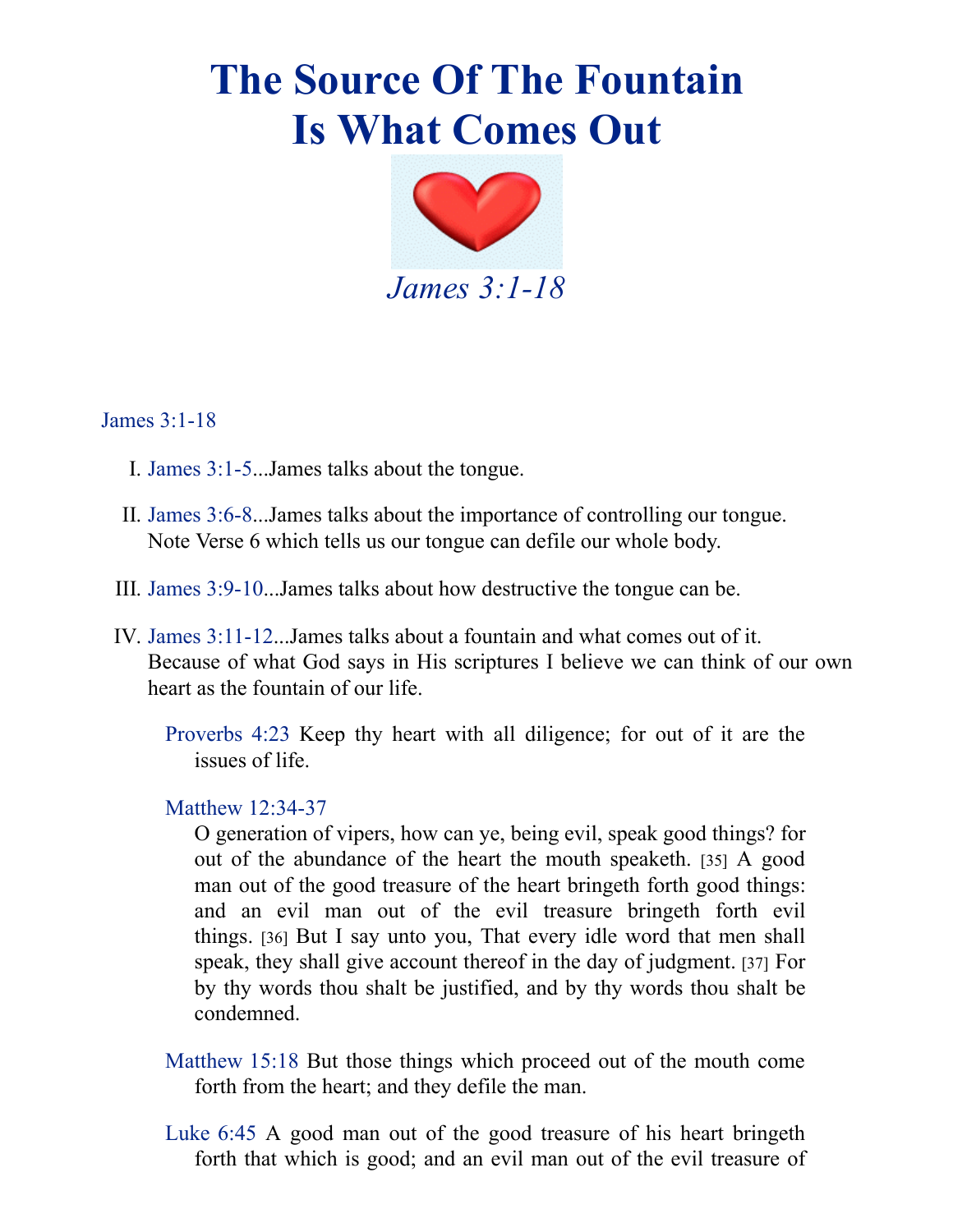his heart bringeth forth that which is evil: for of the abundance of the heart his mouth speaketh.

If we are bumped, what comes out of our fountain or heart through our mouth? We must be careful to continually guard what we put into our eye and ear gate so we can guard our hearts.

- V. Verse 13...James says a wise person should have a good conversation.
	- [Psalm](https://av1611.com/verseclick/gobible.php?p=Psalm_19.14) 19:14 Let the words of my mouth, and the meditation of my heart, be acceptable in thy sight, O Lord, my strength, and my redeemer. *David said we should strive to please God with what we say...*
- VI. Verses 14 -16...James said that envy and strife and confusion are not of God. A. How do these things get into our hearts?
	- 1. Allowing unresolved offenses to linger.
		- a. Allowing small offenses to become much larger than they should.
		- b. By listening to gossip, wrong TV, jumping to conclusions.
	- B. How can we avoid these things from getting into our hearts? God's word says,
		- 1. Psalm [119:165](https://av1611.com/verseclick/gobible.php?p=Psalm_119.165) Great peace have they which love thy law: and nothing shall offend them.
		- 2. [Proverbs](https://av1611.com/verseclick/gobible.php?p=Proverbs_4.23) 4:23–*See above keep our heart with all diligence*
		- 3. Psalm [119:11](https://av1611.com/verseclick/gobible.php?p=Psalm_119.11) Thy word have I hid in mine heart, that I might not sin against thee.
		- 4. 1 [Peter](https://av1611.com/verseclick/gobible.php?p=1%20Peter_2.1) 2:1 Wherefore laying aside all malice, and all guile, and hypocrisies, and envies, and all evil speakings,
		- 5. [Jeremiah](https://av1611.com/verseclick/gobible.php?p=Jeremiah_15.16) 15:16 Thy words were found, and I did eat them; and thy word was unto me the joy and rejoicing of mine heart: for I am called by thy name, O Lord God of hosts.

Are we being careful to put right things into our hearts? Are we guarding our Hearts so our words will be what they should be? Remember words spoken can never be taken back.

VII. Verses 17 & 18 God's wisdom and preparation for our hearts will always bring real happiness and blessings for us and will help our words be uplifting and encouraging to others.

A. God tells us what to do to keep our hearts right:

[Philippians](https://av1611.com/verseclick/gobible.php?p=Philippians_4.8) 4:8 Finally, brethren, whatsoever things are true, whatsoever things are honest, whatsoever things are just, whatsoever things are pure, whatsoever things are lovely,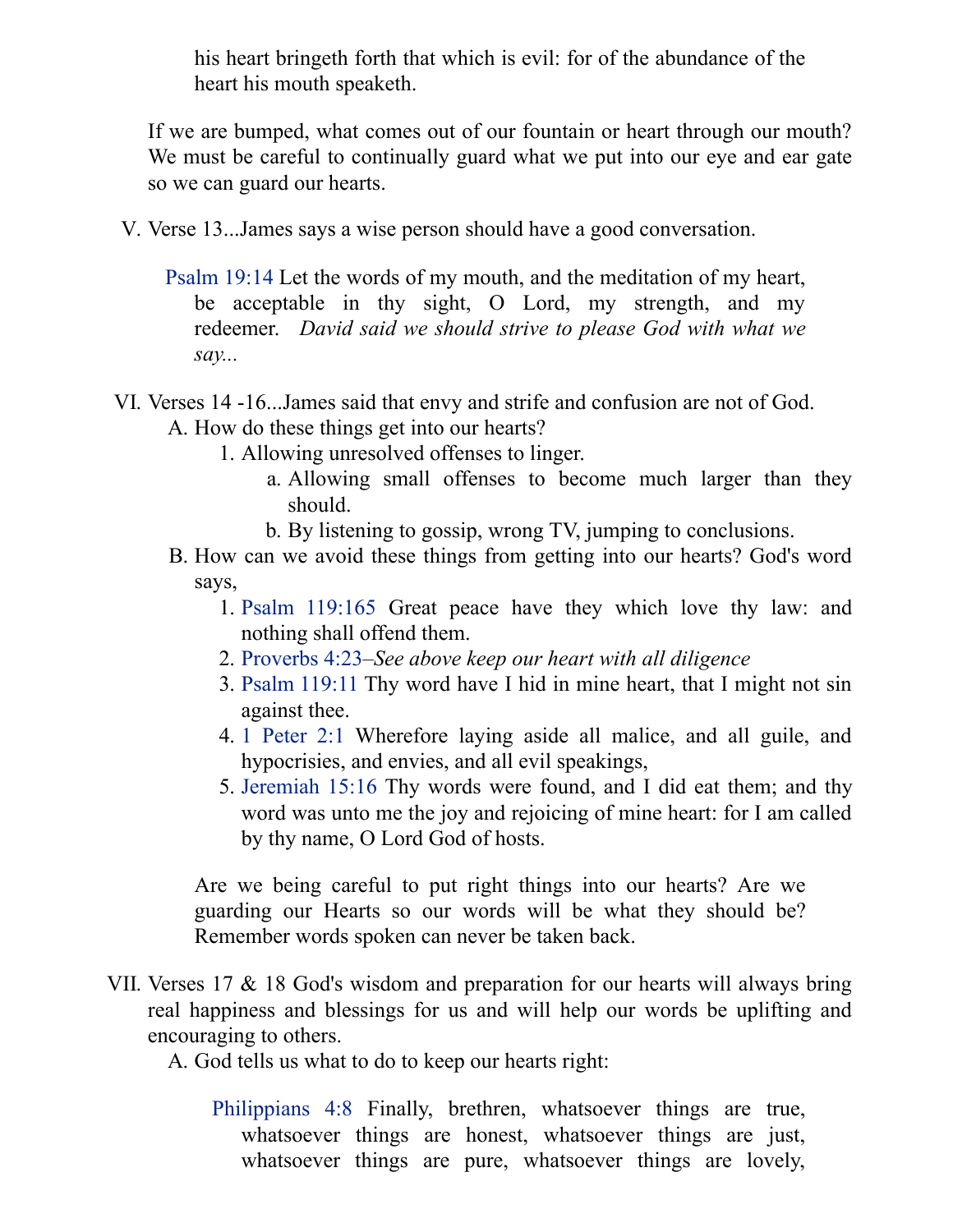whatsoever things are of good report; if there be any virtue, and if there be any praise, think on these things.

[Galatians](https://av1611.com/verseclick/gobible.php?p=Galatians_5.22) 5:22 But the fruit of the Spirit is love, joy, peace, longsuffering, gentleness, goodness, faith,

## [Galatians](https://av1611.com/verseclick/gobible.php?p=Galatians_5.25-26) 5:25-26

If we live in the Spirit, let us also walk in the Spirit. [26] Let us not be desirous of vain glory, provoking one another, envying one another.

- B. We need to obey what God says in His word to be the examples we should be.
	- 1. to our family
	- 2. the unsaved
	- 3. our children
	- 4. other Christians

Above Bible study prepared by Sharon Bliss

## **The following section was taken** (with permission) **from James Knox's booklet** entitled, 'HOLY WOMEN'.

Lesson 8 - Speaking With Kindness *Little member* is what God calls the tongue, but great blessings and great evils flow from it... 1. The virtuous woman speaks with kindness ([Proverbs 31:26\)](https://av1611.com/verseclick/gobible.php?p=Proverbs_31.26). Discuss positive ways your can use your tongue from: [Psalm 34:1-](https://av1611.com/verseclick/gobible.php?p=Psalm_34.1-3)[3 P](https://av1611.com/verseclick/gobible.php?p=Proverbs_12.25)[roverbs 12:18](https://av1611.com/verseclick/gobible.php?p=Proverbs_12.18) [P](https://av1611.com/verseclick/gobible.php?p=Proverbs_12.25)[roverbs 16:23-24](https://av1611.com/verseclick/gobible.php?p=Proverbs_16.23-24) [Proverbs](https://av1611.com/verseclick/gobible.php?p=Proverbs_12.25) 12:25 [Proverbs 15:1](https://av1611.com/verseclick/gobible.php?p=Proverbs_15.1) 2. Give an example of someone who recently ministered to you with their speech Explain why their words were so meaningful. 3. When it is impossible or impractical to overlook an offense, why is it best to talk directly to the party involved before discussing the matter with anyone else? [Proverbs 25:9-12](https://av1611.com/verseclick/gobible.php?p=Proverbs_25.9-12) [Matthew 18:15](https://av1611.com/verseclick/gobible.php?p=Matthew_18.15) [Luke 17:3-4](https://av1611.com/verseclick/gobible.php?p=Luke_17.3-4) 4. From the passages listed below what is involved in being a wise reprover?